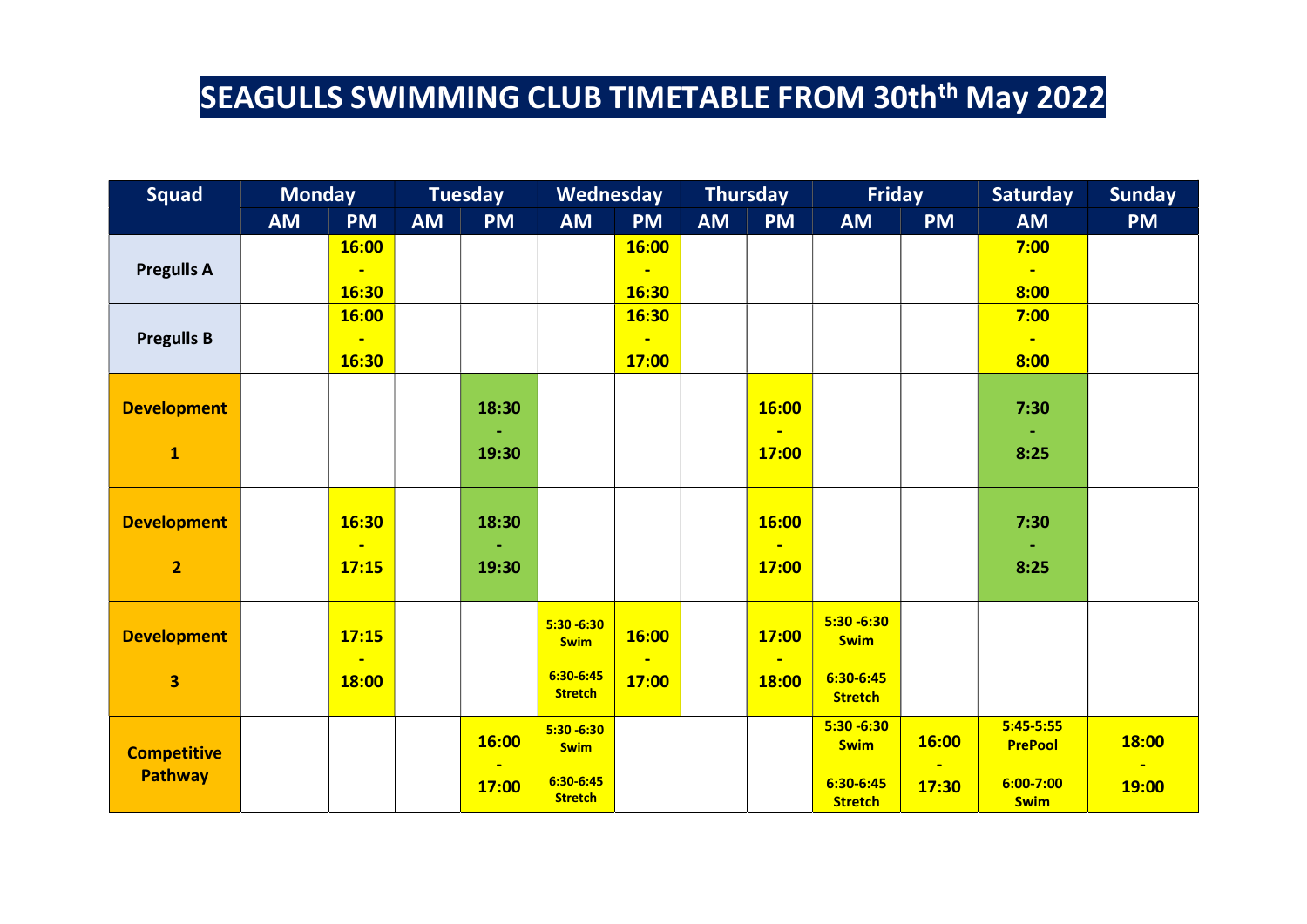|                          | <b>Monday</b>                                                                 |           | <b>Tuesday</b>                 |                | Wednesday                                                     |           | <b>Thursday</b>                |                                  | Friday                                                      |                                                                                     | <b>Saturday</b>                                                                                             | <b>Sunday</b>         |
|--------------------------|-------------------------------------------------------------------------------|-----------|--------------------------------|----------------|---------------------------------------------------------------|-----------|--------------------------------|----------------------------------|-------------------------------------------------------------|-------------------------------------------------------------------------------------|-------------------------------------------------------------------------------------------------------------|-----------------------|
|                          | <b>AM</b>                                                                     | <b>PM</b> | <b>AMS</b>                     | <b>PM</b>      | <b>AM</b>                                                     | <b>PM</b> | <b>AM</b>                      | <b>PM</b>                        | <b>AM</b>                                                   | <b>PM</b>                                                                           | <b>AM</b>                                                                                                   | <b>PM</b>             |
| <b>County</b><br>Pathway |                                                                               |           |                                | 16:00<br>18:00 | $5:30 - 6:30$<br><b>Swim</b><br>$6:30-6:45$<br><b>Stretch</b> |           |                                | 19:00<br>$\blacksquare$<br>20:00 | $5:30 - 6:30$<br><b>Swim</b><br>6:30-6:45<br><b>Stretch</b> | <b>16:00</b><br>17:30                                                               | $5:45-5:55$<br><b>PrePool</b><br>$6:00 - 7:00$<br><b>Swim</b>                                               | 18:00<br><b>19:00</b> |
| <b>Age County</b>        |                                                                               |           | 5:00<br>$\blacksquare$<br>7:00 | 16:00<br>18:00 |                                                               |           | 5:00<br>$\blacksquare$<br>7:00 | 19:00<br>20:00                   |                                                             | 16:00<br>17:30                                                                      | $5:45-5:55$<br><b>PrePool</b><br>$6:00 - 8:00$<br><b>Swim</b><br>8:00-8:30<br><b>Stretch</b><br>+ Core work | <b>18:00</b><br>19:00 |
| <b>Age Regional</b>      | $5:00 - 6:30$<br><b>Swim</b><br>$6:30 - 7:00$<br><b>Stretch</b><br>+ Mobility |           | 5:00<br>$\blacksquare$<br>7:00 | 19:30<br>21:00 |                                                               |           | 5:00<br>$\blacksquare$<br>7:00 | 18:30<br>20:30                   |                                                             | 17:10<br>$\blacksquare$<br>17:25<br><b>PrePool</b><br>17:30<br>19:30<br><b>Swim</b> | $5:45-5:55$<br><b>PrePool</b><br>$6:00 - 8:00$<br><b>Swim</b><br>8:00-8:30<br><b>Stretch</b><br>+ Core work |                       |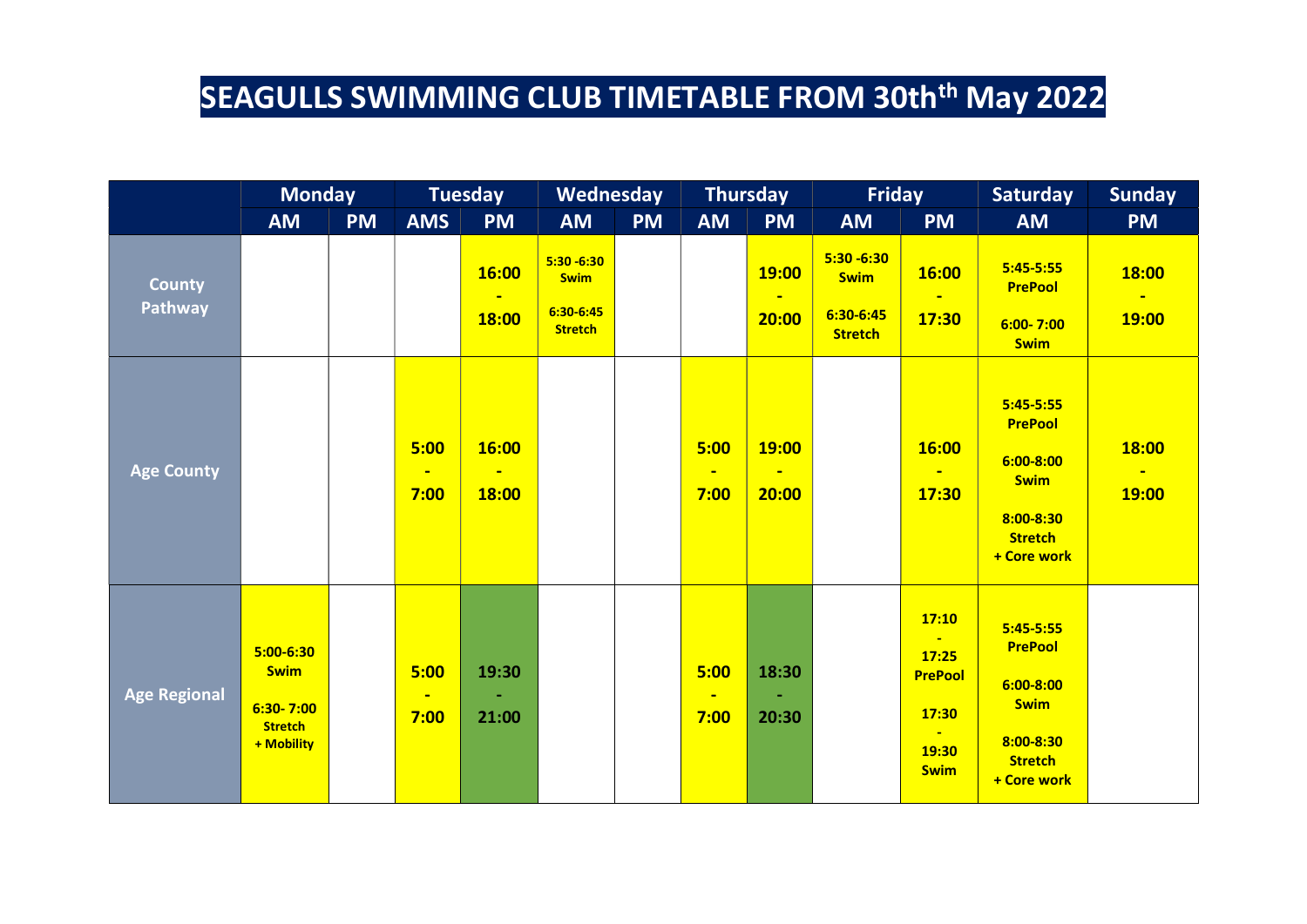|                               | <b>Monday</b>                                                                 |                                            | <b>Tuesday</b>                 |                | Wednesday |                                  | <b>Thursday</b>                |                | <b>Friday</b> |                                                                         | <b>Saturday</b>                                                                                                 | <b>Sunday</b> |
|-------------------------------|-------------------------------------------------------------------------------|--------------------------------------------|--------------------------------|----------------|-----------|----------------------------------|--------------------------------|----------------|---------------|-------------------------------------------------------------------------|-----------------------------------------------------------------------------------------------------------------|---------------|
|                               | <b>AM</b>                                                                     | <b>PM</b>                                  | <b>AM</b>                      | <b>PM</b>      | <b>AM</b> | <b>PM</b>                        | <b>AM</b>                      | <b>PM</b>      | <b>AM</b>     | <b>PM</b>                                                               | <b>AM</b>                                                                                                       | <b>PM</b>     |
| <b>Performance</b><br>Pathway | $5:00-6:30$<br><b>Swim</b><br>$6:30 - 7:00$<br><b>Stretch</b><br>+ Mobility   | 20:00<br>$\mathbf{r}$<br>21:00             |                                |                |           |                                  |                                | 18:30<br>20:30 |               | $17:10-$<br>17:25<br><b>PrePool</b><br>$17:30-$<br>19:30<br><b>Swim</b> | $5:45-5:55$<br><b>PrePool</b><br>$6:00 - 8:00$<br><b>Swim</b><br>8:00-8:30<br><b>Stretch</b><br>+ Core work     |               |
| Youth<br><b>Performance</b>   | $5:00-6:30$<br><b>Swim</b><br>$6:30 - 7:00$<br><b>Stretch</b><br>+ Mobility   | 20:00<br>$\overline{\phantom{a}}$<br>21:00 | 5:00<br>$\blacksquare$<br>7:00 | 19:30<br>21:00 |           |                                  | 5:00<br>$\blacksquare$<br>7:00 | 18:30<br>20:30 |               | $17:10-$<br>17:25<br><b>PrePool</b><br>$17:30-$<br>19:30<br><b>Swim</b> | $5:45-5:55$<br><b>PrePool</b><br>$6:00 - 8:00$<br><b>Swim</b><br>$8:00 - 8:30$<br><b>Stretch</b><br>+ Core work |               |
| Youth<br><b>National</b>      | $5:00 - 6:30$<br><b>Swim</b><br>$6:30 - 7:00$<br><b>Stretch</b><br>+ Mobility | 20:00<br>$\blacksquare$<br>21:00           | 5:00<br>$\blacksquare$<br>7:00 | 19:30<br>21:00 |           | 17:00<br>$\blacksquare$<br>18:00 | 5:00<br>$\blacksquare$<br>7:00 | 18:30<br>20:30 |               | $17:10-$<br>17:25<br><b>PrePool</b><br>$17:30-$<br>19:30<br><b>Swim</b> | $5:45-5:55$<br><b>PrePool</b><br>$6:00 - 8:00$<br><b>Swim</b><br>8:00-8:30<br><b>Stretch</b><br>+ Core work     |               |